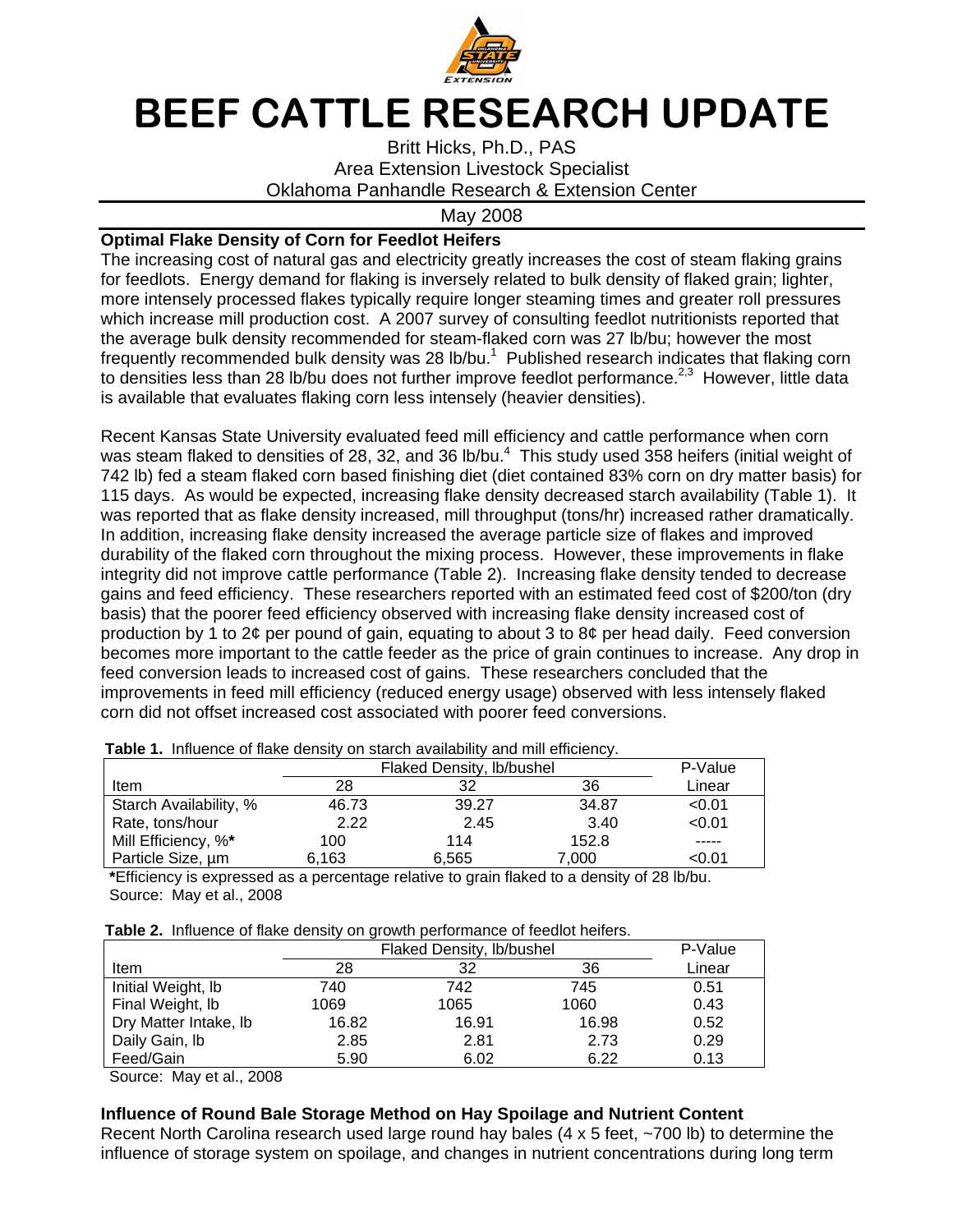storage.<sup>5</sup> In addition, these researchers conducted an economic analysis of hay storage under the various storage systems. In this study, cool season grass hay was baled in August (40 bales tied with net wrap) and allocated to five different storage systems: 1) stored on the ground without cover; 2) stored on wooden pallets without cover; 3) stored on the ground and covered with a tarp; 4) stored on wooden pallets and covered with a tarp; and 5) stored in a barn on pallets. The bales were sampled after 7 or 15 months of storage.

The effects of storage system and storage length on the hay are shown in Tables 3 and 5. Total hay dry matter losses (shrinkage and spoilage) were greater for bales stored without cover than for covered bales or bales stored in a barn (Table 3). As would be expected, losses generally increased as the storage period was extended. Storing bales on pallets had little effect on hay losses compared with storing hay on the ground. Possibly this occurred because the bales were stored on sloping ground that was well drained. The total losses for uncovered hay averaged about 23 and 31%, respectively, after 7 and 15 months of storage. These losses were generally greater than other researchers have seen probably because the total rainfall over 15 months was 69 inches (equivalent to about to about 4 to 5 yrs rainfall in the Oklahoma panhandle). Table 4 shows typical losses as published in an OSU fact sheet. $6$  This fact sheet indicates that the lower value of each range (Table 4) represents well-formed bales located in areas such as northwestern Oklahoma with low rainfall (less than 25 inches annually) and low relative humidity. The higher values are for areas such as southeastern Oklahoma with high rainfall (greater than 40 inches annually) and high relative humidity.

| different storage systems for 7 or 15 months. |          |          |        |        |                   |  |
|-----------------------------------------------|----------|----------|--------|--------|-------------------|--|
|                                               | Ground   | Pallet   | Ground | Pallet |                   |  |
| Item                                          | No Cover | No Cover | Cover  | Cover  | Barn              |  |
| Total Hay loss, %                             |          |          |        |        |                   |  |
| 7 month                                       | 24.2     | 21.2     | 12.1   | 7.9    | 2.7               |  |
| 15 month                                      | 29.8     | 31.6     | 19.3   | 12.0   | 10.2 <sub>2</sub> |  |
| Usable Hay Cost, \$/ton*                      |          |          |        |        |                   |  |
| 7 month                                       | 143.92   | 156.95   | 126.23 | 131.82 | 146.27            |  |
| 15 month                                      | 160.54   | 175.07   | 140.78 | 133.46 | 174.28            |  |
| .<br>$\overline{\phantom{a}}$                 |          |          |        |        |                   |  |

 **Table 3.** Total hay losses and estimates of the effective cost of hay stored in 1 of 5 different storage systems for 7 or 15 months.

 **\***Hay cost per ton of usable DM

Adapted from Turner et al., 2007

#### **Table 4.** Percent dry matter loss of round hay bales.

|                      | Storage Period  |                 |  |  |
|----------------------|-----------------|-----------------|--|--|
| Storage Method       | Up to 9 months* | 12 to 18 months |  |  |
| Exposed              |                 |                 |  |  |
| Ground               | $5 - 20$        | 15-50           |  |  |
| Elevated             | $3 - 15$        | 12-35           |  |  |
| Covered              |                 |                 |  |  |
| Ground               | $5 - 10$        | $10 - 15$       |  |  |
| Elevated             | $2 - 4$         | $5 - 10$        |  |  |
| Under Roof           | $2 - 5$         | $3 - 10$        |  |  |
| <b>Enclosed Barn</b> | Less than 2     | $2 - 5$         |  |  |

 **\***If used before spring warm-up.

Source: Huhnke, 2003

Concentrations of crude protein (CP) and fiber components (NDF and ADF) increased with increasing time in most storage systems (Table 5). However, CP concentrations were not affected by storage systems using pallets without cover and pallets in a barn. These researchers attribute the increase in concentrations in CP to weathering and rainfall. Other research (with legume hays) has shown that nitrogen is minimally affected by rain damage (minimal to no leaching) in wilting forages<sup>7</sup> and may actually increase after rainfall events.<sup>8</sup> This research has shown that the principle forage component that is leached by rain damage is nonstructural carbohydrate. Nitrogen (crude